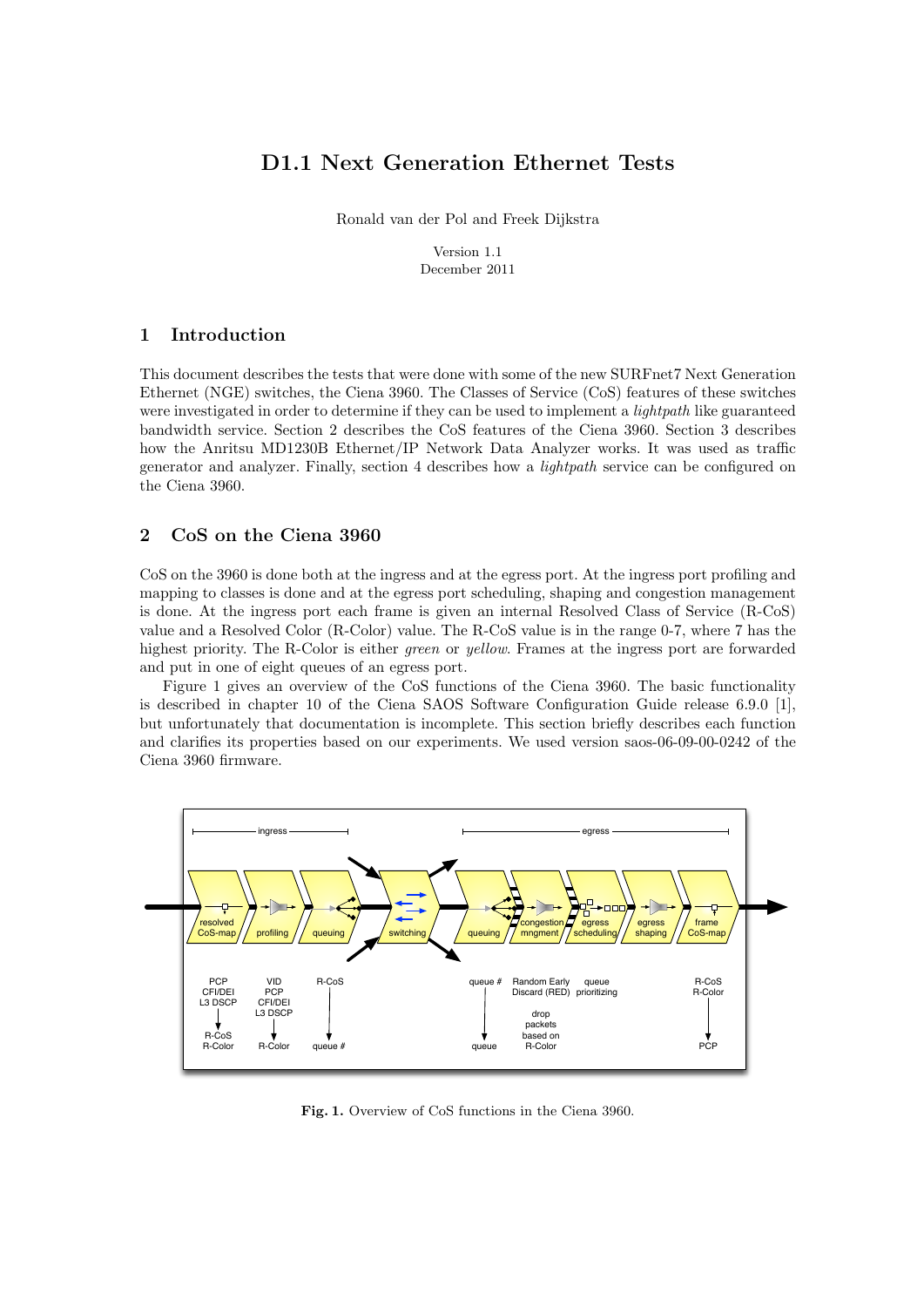### 2.1 VLAN Tag Control Information

The IEEE 802.1Q standard defines the VLAN Tag Control Information (TCI). It is a two-byte field containing the Priority Code Point (PCP), the Canonical Format Indicator (CFI) and the VLAN ID (VID). The CFI bit is usually set to zero. It is set to one for media access types such as FDDI. The PCP is a three bit field containing the priority value (0-7). See also figure 2. When



Fig. 2. VLAN Tag Control Information.

using IEEE 802.1AD (QinQ) the CFI bit in the S-TAG is called DEI (Drop Eligible Indicator). Frames with the DEI set to 1 are more likely to be dropped than frames with a DEI of 0.

#### 2.2 Resolved CoS and Color Mapping

At the ingress port each frame is given an internal Resolved Class of Service (R-CoS) value and a Resolved Color (R-Color) value. The R-CoS value is determined by the Resolved CoS Map, while the R-Color value is determined by both the Resolved CoS Map, as well as the optional traffic profiling as discussed in section 2.3. The Resolved CoS Map can be configured based on various attributes of an incoming frame, and can be set for each port. One of these three options can be used:

l3-dscp-cos: Use the L3 DSCP (DiffServ) CoS value dot1d-tag1-cos: Use the L2 PCP/DEI/CFI values fixed-cos: Use fixed R-CoS and R-Color values

This is the way to configure it on the 3960:

```
> port set port <PortNameList> [resolved-cos-policy
  <dot1d-tag1-cos|fixed-cos|l3-dscp-cos>]
```
Frames are now internally marked with an R-CoS and R-Color value. The Resolved CoS Map is used to define this mapping. The default Resolved CoS Map can be shown with:

```
> traffic-services cos-mapping resolved-cos-map show cos-map DefaultFcosRcos
```
The default Resolved CoS Map is shown in table 1. Customized Resolved CoS Maps can also be configured and applied to an ingress port.

#### 2.3 Ingress Traffic Profiling

The Resolved CoS Map labels traffic with an R-CoS and R-Color based on the CoS value of a frame. Traffic Profiling sets the R-Color based on the bandwidth rate. Various traffic profiles can be configured, including per-VLAN traffic profiles.

By default, traffic profiling status is disabled. It can be enabled with the commands:

```
> traffic-profiling enable
> traffic-profiling enable <PortNameList>
```
The first command enables traffic profiling globally and the second enables it on the specified port(s). The status of profiling on each port can be viewed with: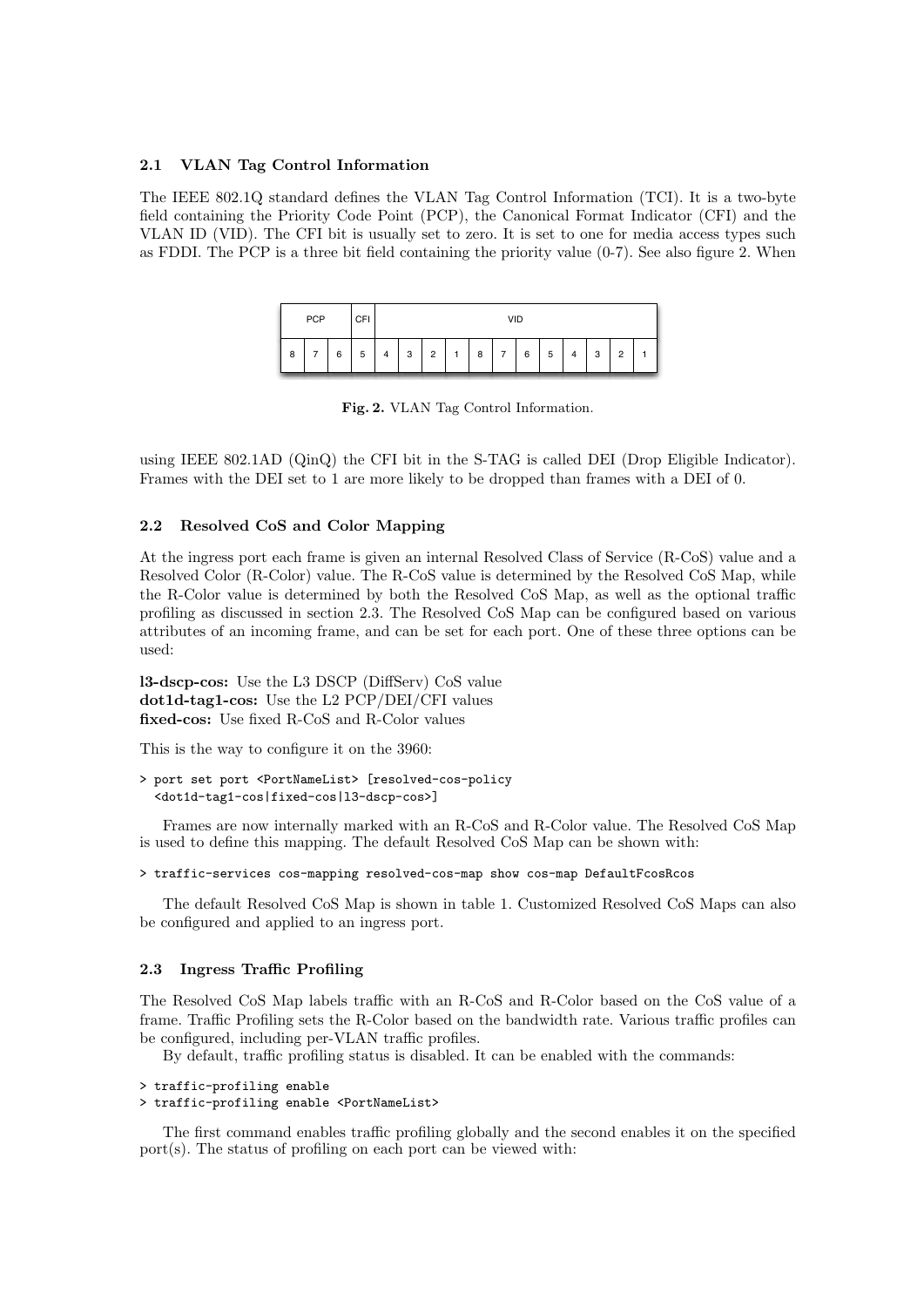|                  | PCP DEI/CFI DSCP R-CoS R-Color |          |                |       |
|------------------|--------------------------------|----------|----------------|-------|
| $\overline{0}$   | $\overline{0}$                 | $0 - 7$  | $\overline{0}$ | green |
| $\boldsymbol{0}$ | 1                              | $0 - 7$  | $\overline{0}$ | green |
| $\mathbf{1}$     | $\overline{0}$                 | $8 - 15$ | 1              | green |
| $\mathbf{1}$     | 1                              | $8 - 15$ | 1              | green |
| $\overline{2}$   | $\overline{0}$                 | 16-23    | $\overline{2}$ | green |
| $\overline{2}$   | 1                              | 16-23    | $\overline{2}$ | green |
| $\overline{3}$   | $\overline{0}$                 | 24-31    | 3              | green |
| 3                | 1                              | 24-31    | 3              | green |
| $\overline{4}$   | $\overline{0}$                 | 32-39    | 4              | green |
| $\overline{4}$   | 1                              | 32-39    | $\overline{4}$ | green |
| $\overline{5}$   | $\overline{0}$                 | 40-47    | 5              | green |
| $\overline{5}$   | 1                              | 40-47    | 5              | green |
| 6                | $\overline{0}$                 | 48-55    | 6              | green |
| 6                | 1                              | 48-55    | 6              | green |
| $\overline{7}$   | $\overline{0}$                 | 56-63    | 7              | green |
| $\overline{7}$   | 1                              | 56-63    | 7              | green |

Table 1. Default Resolved CoS Map (DefaultFcosRcos)

> traffic-profiling show

|                            |  |  | +----------- TRAFFIC PROFILING GLOBAL TABLE ---------------+ |
|----------------------------|--|--|--------------------------------------------------------------|
| Profiling Status   Enabled |  |  |                                                              |
|                            |  |  |                                                              |

|      |               | PORT TRAFFIC PROFILE TABLE |                   |
|------|---------------|----------------------------|-------------------|
| Port | Status        |                            | Mode              |
|      | Admin<br>Oper |                            |                   |
|      |               |                            |                   |
| 1    | Enabled       | Enabled                    | standard-vlan     |
| 2    | Enabled       | Enabled                    | standard-dot1dpri |
| 3    | Enabled       | Enabled                    | standard-dot1dpri |
| 4    | Enabled       | Enabled                    | standard-dot1dpri |
| 5    | Enabled       | Enabled                    | standard-vlan     |
| 6    | Enabled       | Enabled                    | standard-dot1dpri |
| 7    | Enabled       | Enabled                    | standard-dot1dpri |
| 8    | Enabled       | Enabled                    | standard-vlan     |
| 9    | Disabled      | Disabled                   | standard-dot1dpri |
| 10   | Disabled      | Disabled                   | standard-dot1dpri |
| 11   | Disabled      | Disabled                   | standard-dot1dpri |
| 12   | Disabled      | Disabled                   | standard-dot1dpri |
|      |               |                            |                   |

The mode can be one of these:

none: No individual profiles. Use the Non-Conform Standard Profile for all traffic.

standard-dot1dpri: Finds a matching traffic profile using 802.1D priority. This mode is the default.

- standard-ip-prec: Finds a matching profiling using the upper 3 bits of the TOS byte that make up the IP precedence.
- standard-dscp: Finds a matching profiling using the DSCP value.

standard-vlan: Finds a matching profiling based upon the VLAN ID.

- standard-vlan-dot1dpri: Finds a matching profiling based upon the VLAN ID and outer.1D priority value in the frame.
- standard-vlan-ipp: Finds a matching profiling based upon the VLAN ID and ip-precedence value in the frame.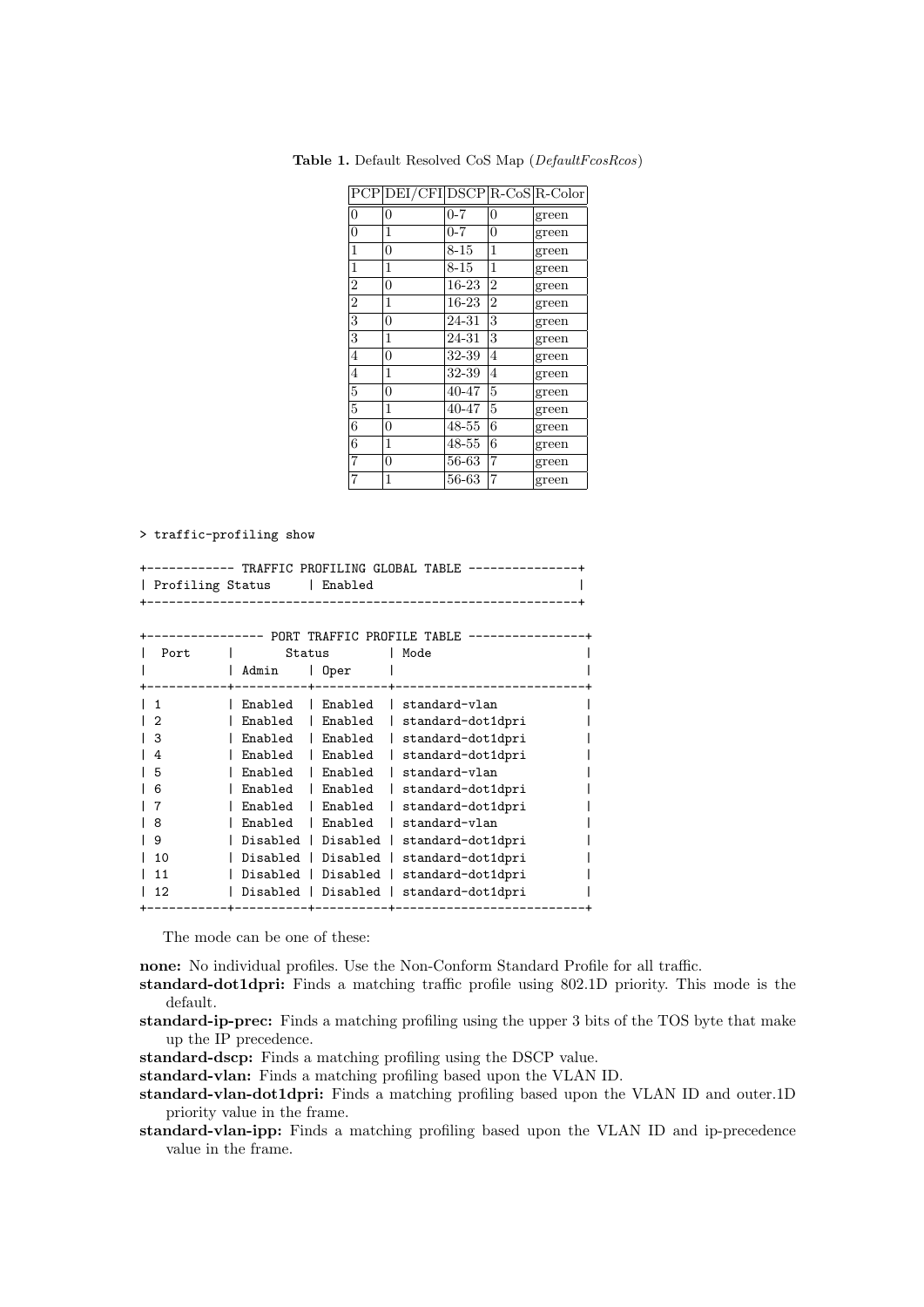standard-vlan-dscp: Finds a matching profiling based upon the VLAN ID and the DSCP value in the frame.

Traffic profiling can be used to compare ingress traffic to a configured Committed Information Rate (CIR) and a Peak Information Rate (PIR). With traffic profiling each ingress frame is assigned an R-Color:

- Traffic up to CIR will be marked green and allowed through
- Traffic above CIR and less than PIR will be marked yellow and allowed through
- Traffic above PIR will be marked red and dropped

The final R-Color is determined by both the Traffic Profile and the Resolved CoS Map. If the Resolved CoS map has marked it as yellow, it will remain yellow, even if the data rate is below the CIR. Traffic profiling can be set on a port with the command:

```
> traffic-profiling set port <PortName>
  {[arp-standard-profile <bypass|<Traffic ProfilingStandardName>],
  [meter-pool <TrafficProfilingMeterPoolName>],
  [classifier-mode <narrow|wide>],
  [mode <none|standard-dot1dpri|standard-ip-prec|standard-dscp|
  standard-vlan|standard-vlan-dot1dpri|standard-vlan-ipp|
  standard-vlan-dscp|hierarchical-port|hierarchical-vlan],
  [nonconform-standard-profile <drop|<TrafficProfilingStandardName>>]}
```
For example:

```
> traffic-profiling set port 1 arp-standard-profile bypass
  mode standard-vlan nonconform-standard-profile drop
```
This configures port 1 to use VLAN based traffic profiles, to mark all ARP traffic as *green*, and to drop all traffic which does not match one of the configured traffic profiles. A traffic profile can be created with the command:

```
> traffic-profiling standard-profile create {port <PortNameList>}
  [dot1dpri <NUMBER LIST: 0-7>] [ip-prec <NUMBER LIST: 0-7>]
  [dscp <NUMBER LIST: 0-63>] [dscp-remark-policy <leave | fixed>]
  [fixed-dscp <0-63>] {[cir <NUMBER>], [pir <NUMBER>], [cbs <NUMBER: 0-2048>],
  [ebs <NUMBER: 0-2048>]} [name <TrafficProfilingStandardName[15]>]
  [vlan <VLAN>] [untagged] [statistics <on|off>] [drop <true|false>]
```
For example, to set a CIR of 500 Mbps and PIR of 800 Mbps for VLAN 42:

```
> traffic-profiling standard-profile create port 1
  cir 500000 pir 800000 vlan 42 statistics on name vlan42
```
To display all traffic profiles for all ports:

|             |               | Port   Profile    Parent  BW (Kbps)   Max-Burst-KB  <br>  ID   Name               Role #Child      CIR             PIR            CBS          EBS |  |                                        |  | CLASSIFIERS |
|-------------|---------------|----------------------------------------------------------------------------------------------------------------------------------------------------|--|----------------------------------------|--|-------------|
| 15          |               |                                                                                                                                                    |  |                                        |  |             |
| $ 5\rangle$ |               |                                                                                                                                                    |  |                                        |  |             |
| $ 6\rangle$ |               | 1  rvdp-std-prof   N   0   600000   1000000   1024   1024                                                                                          |  |                                        |  |             |
| 7           | $\mathbf{11}$ | rvdp-std-prof   N   0   0   1000000   1024   1024                                                                                                  |  |                                        |  |             |
| 8           | $\mathbf{11}$ | $ rvdp-test$                                                                                                                                       |  | N   0   100032   1000000   1024   1024 |  |             |

> traffic-profiling standard-profile show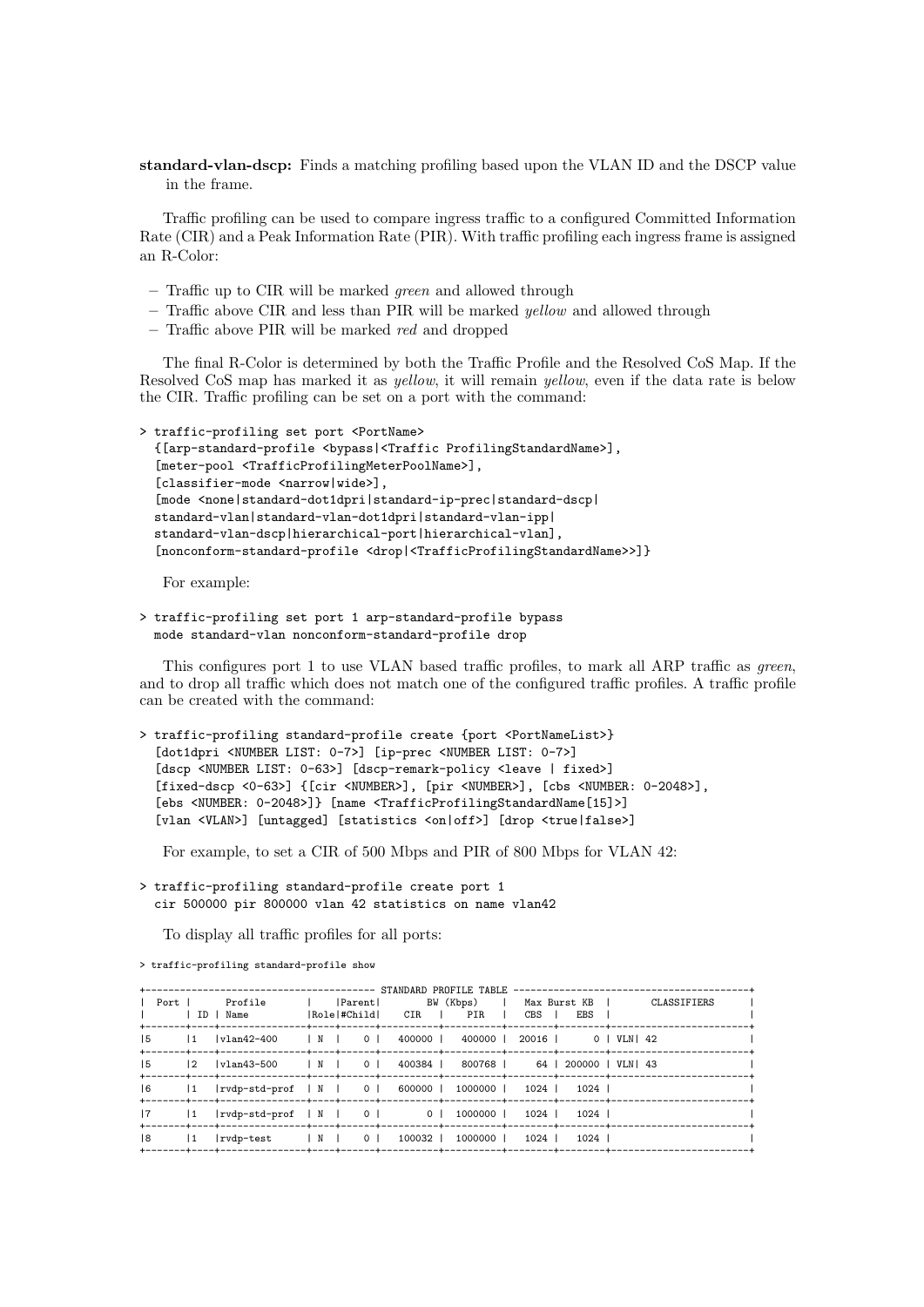| $R-CoS$        | Egress Queue   |
|----------------|----------------|
| 0              | C              |
|                | O              |
| $\overline{2}$ |                |
| $\overline{3}$ | $\overline{2}$ |
| 4              | 3              |
| $\overline{5}$ | 4              |
| $\overline{6}$ | 5              |
|                | 6              |
| CPU frames     | 7              |

Table 2. Default Internal R-CoS Mapping

#### 2.4 Ingress R-CoS to egress queue mapping

Each egress port supports 8 queues. The internal R-CoS value is used to map each frame to one of the 8 port queues as shown in table 2. Up to 7 custom Queue Map Profiles can be configured. The following example defines a queue map where all traffic ends up in queue 4:

```
> traffic-services queuing queue-map create rcos-map all-in-4
> traffic-services queuing queue-map set rcos-map all-in-4 rcos 0 queue 4
> traffic-services queuing queue-map set rcos-map all-in-4 rcos 1 queue 4
> traffic-services queuing queue-map set rcos-map all-in-4 rcos 2 queue 4
> traffic-services queuing queue-map set rcos-map all-in-4 rcos 3 queue 4
> traffic-services queuing queue-map set rcos-map all-in-4 rcos 4 queue 4
> traffic-services queuing queue-map set rcos-map all-in-4 rcos 5 queue 4
> traffic-services queuing queue-map set rcos-map all-in-4 rcos 6 queue 4
> traffic-services queuing queue-map set rcos-map all-in-4 rcos 7 queue 4
```
This queue map can be applied to a port with:

#### > port set port 9 ingress-to-egress-qmap all-in-4

The queue map is applied at the ingress port, while the queue is at the egress port. Thus if traffic flows from port 2 to port 3, the queue map of port 2 is consulted to determine the queue at port 3.

#### 2.5 Congestion Management

A congestion avoidance profile is applied to each queue based on (Weighed) Random Early Discard (RED/WRED) of frames. The profile determines the probability that a frame is dropped when entering the queue. The goal of RED is to drop packets even before the queue buffer fills up completely. TCP detects this loss of packets and slows down. This reduces the latency caused by the queue.

The drop probability of a frame is determined by

- The amount of data in the queue
- The R-Color of the frame (yellow or green)
- The protocol number (TCP or non-TCP)

The Ciena 3960 defines 10 attributes for each congestion avoidance profile:

yellow admit rate: Undocumented, likely the maximum buffer fill for yellow frames to enter the queue.

and for each of the categories TCP-green, TCP-yellow and non-TCP:

lower threshold: The percentage of the queue capacity that is reached before frames are eligible to be dropped.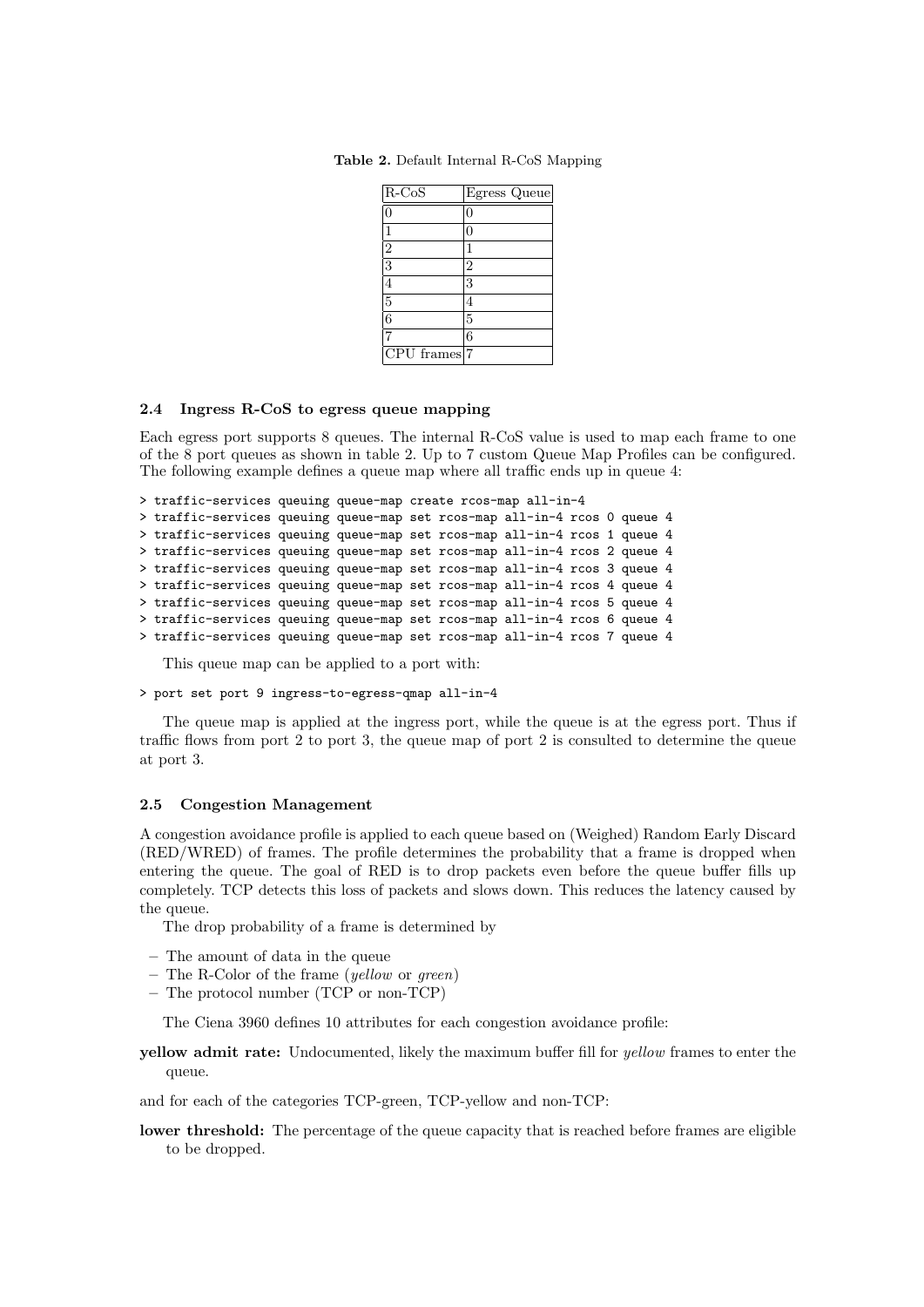upper threshold: The percentage of the queue capacity that is reached before all frames are eligible to be dropped (not properly documented, likely meaning that all frames will be dropped after this threshold is reached).

drop probability: The percentage of frames that are dropped once the threshold is exceeded.

Unfortunately, the documentation for the Ciena 3960 is incomplete, so it the exact nature of the lower and upper threshold, and the yellow admit limit are unclear. Measurements clearly showed that a change in traffic profile resulted in a different drop rate for yellow and green traffic, but were inconclusive in the exact behaviour of the drop rate. We suspect the drop rate to follow one of the two functions in figure 3.



Fig. 3. Frame drop probability as function of how full the queue is. The exact function is unclear due to inconclusive measurements.

The per queue configured congestion avoidance profiles can be shown with:

> traffic-services queuing egress-port-queue-group show queue 2 port 5

| ---------------------------------                                                                                               |     |           |                          | QUEUE DATA --------------------- |                        |
|---------------------------------------------------------------------------------------------------------------------------------|-----|-----------|--------------------------|----------------------------------|------------------------|
| Queue Id<br>  Queue Group Name [Port]<br>  Congestion Avoidance Profile   Default-S-WRED                                        |     | -2<br>I 5 |                          |                                  |                        |
| Scheduler<br>Size   CIR<br>CBS<br>EIR<br><b>EBS</b><br>  Pri Idx   Weight   (Pckts)   (Kbps)<br>  (Kbytes)   (Kbps)<br>(Kbytes) |     |           |                          |                                  |                        |
| 30000<br>$\frac{1}{40}$                                                                                                         | 100 | ΙO        | $\overline{\phantom{0}}$ | 1000000                          | -+----------+<br>  256 |

The actual congestion avoidance profiles can be shown with:

#### > traffic-services queuing congestion-avoidance-profile show

We tested the following three congestion avoidance profiles.

In congestion avoidance profile-1 (table 3) all traffic is treated equally. The result is that all traffic is passed through based on the bandwidth of the incoming streams, up till the capacity of the egress port. No distinction is made between green or yellow traffic.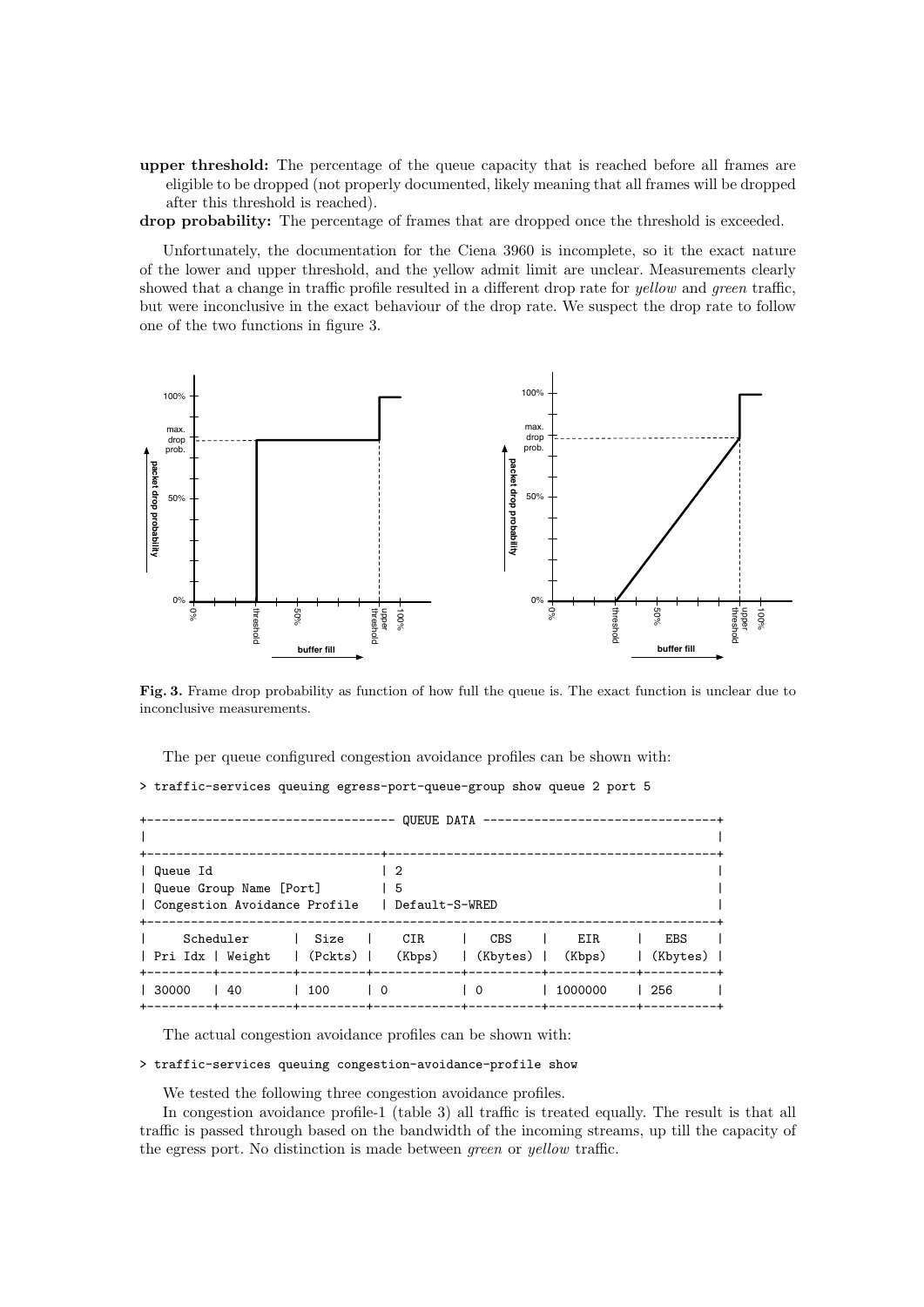| Name               |           |                                                                                                 | $profile-1$ |            |                  |           |         |                  |
|--------------------|-----------|-------------------------------------------------------------------------------------------------|-------------|------------|------------------|-----------|---------|------------------|
| Id                 |           |                                                                                                 |             |            |                  |           |         |                  |
| Type               |           |                                                                                                 | WRED-Simple |            |                  |           |         |                  |
| Yellow Admit Limit |           |                                                                                                 | $100\%$     |            |                  |           |         |                  |
|                    | Tcp-Green |                                                                                                 |             | Tcp-Yellow |                  | $Non-Tcp$ |         |                  |
| Lower              | Upper     | Drop                                                                                            | Lower       | Upper      | Drop             | Lower     | Upper   | Drop             |
|                    |           | Threshold Threshold Probability Threshold Threshold Probability Threshold Threshold Probability |             |            |                  |           |         |                  |
| $100\%$            | $100\%$   | 0 <sub>pot</sub>                                                                                | $100\%$     | $100\%$    | 0 <sub>pot</sub> | $100\%$   | $100\%$ | 0 <sub>pet</sub> |

Table 3. Congestion Avoidance Profile Data for profile-1

|  | Table 4. Congestion Avoidance Profile Data for profile-2 |  |  |  |  |  |
|--|----------------------------------------------------------|--|--|--|--|--|
|--|----------------------------------------------------------|--|--|--|--|--|

| Name               |           |                  | $ profile-2$ |            |                                                                                                 |         |           |                  |
|--------------------|-----------|------------------|--------------|------------|-------------------------------------------------------------------------------------------------|---------|-----------|------------------|
| Id                 |           |                  |              |            |                                                                                                 |         |           |                  |
| Type               |           |                  | WRED-Simple  |            |                                                                                                 |         |           |                  |
| Yellow Admit Limit |           |                  | 100\%        |            |                                                                                                 |         |           |                  |
|                    | Tcp-Green |                  |              | Tcp-Yellow |                                                                                                 |         | $Non-Tcp$ |                  |
| Lower              | Upper     | Drop             | Lower        | Upper      | Drop                                                                                            | Lower   | Upper     | Drop             |
|                    |           |                  |              |            | Threshold Threshold Probability Threshold Threshold Probability Threshold Threshold Probability |         |           |                  |
| $100\%$            | $100\%$   | 0 <sub>pot</sub> | $50\%$       | 75%        | 100 <sub>pet</sub>                                                                              | $100\%$ | $100\%$   | 0 <sub>pot</sub> |

In profile-2 (table 4) TCP-yellow frames are dropped if more than half the queue is filled, to prioritise TCP-Green traffic. The result is that for TCP streams, yellow frames are dropped well before green frames are dropped. The queue is never completely filled, and thus no green frames are dropped, as long as UDP traffic does not fill the queue and the total CIR does not exceed the available egress capacity. The disadvantage is that this only works for TCP traffic. The profile does not distinguish between green and yellow non-TCP traffic. E.g., green TCP or UDP frames may get dropped in favour of yellow UDP frames.

Table 5. Congestion Avoidance Profile Data for profile-3

| Name               |           |                  | $profile-3$ |            |                                                                                                 |         |           |         |
|--------------------|-----------|------------------|-------------|------------|-------------------------------------------------------------------------------------------------|---------|-----------|---------|
| Id                 |           |                  |             |            |                                                                                                 |         |           |         |
| Type               |           |                  | WRED-Simple |            |                                                                                                 |         |           |         |
| Yellow Admit Limit |           |                  | $30\%$      |            |                                                                                                 |         |           |         |
|                    | Tcp-Green |                  |             | Tcp-Yellow |                                                                                                 |         | $Non-Tcp$ |         |
| Lower              | Upper     | Drop             | Lower       | Upper      | Drop                                                                                            | Lower   | Upper     | Drop    |
|                    |           |                  |             |            | Threshold Threshold Probability Threshold Threshold Probability Threshold Threshold Probability |         |           |         |
| 100%               | $100\%$   | 0 <sub>pet</sub> | $100\%$     | $100\%$    | 0 <sub>pot</sub>                                                                                | $100\%$ | $100\%$   | $0pc$ t |

In profile-3 (table 5) the yellow admit limit is set. The result is that yellow frames are dropped well before *green* frames are dropped. The queue is never completely filled, and no *green* frames are dropped, even with high bandwidth UDP traffic.

Since ARP traffic is always marked as green, it is theoretically possible to use that for a denial of service attack which can impact other guaranteed traffic. Since ARP traffic is not forwarded by routers, it can only be exploited by hosts directly connected to the switch port.

#### 2.6 Egress Scheduling

Scheduling determines the order in which the physical queues are processed. The queue scheduler supports various options:

– Strict priority (queue 7 the has highest, 0 the lowest priority)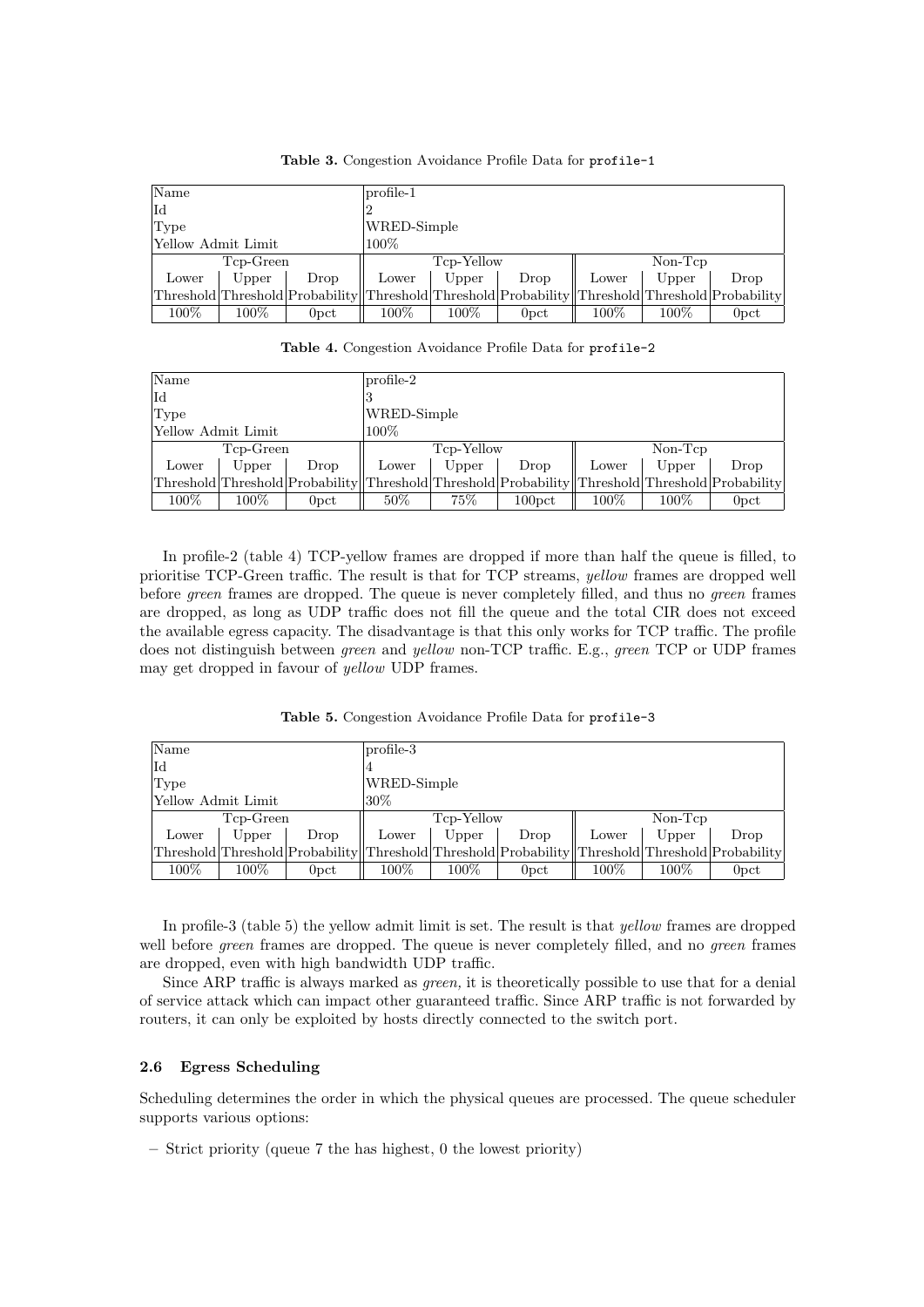- Round-Robin
- Weighed Round Robin (each queue has a weight)
- Weighed Deficit Round Robin (also uses pool size)

The scheduling can be set with the command:

```
> traffic-services queuing egress-port-queue-group set port
  <PortQueueGroup> {[scheduler-algorithm
  <strict|round-robin|weighted-deficit-round-robin|weighted-round-robin>],
  [wdrr-scheduler-granularity <NUMBER: 50- 1600>]}
```
The per port configured congestion scheduling algorithm can be shown with:

> traffic-services queuing egress-port-queue-group show port 8

|                                                                                                                                                |                                                      | QUEUE GROUP DATA                                    |                                                 |                                                                                      |                                                      |
|------------------------------------------------------------------------------------------------------------------------------------------------|------------------------------------------------------|-----------------------------------------------------|-------------------------------------------------|--------------------------------------------------------------------------------------|------------------------------------------------------|
|                                                                                                                                                |                                                      |                                                     |                                                 |                                                                                      |                                                      |
| Name [Port]<br>Id<br>Queue Count<br>Scheduling Algorithm<br>Shaper Bandwidth (Kbps)<br>Shaper Burst Size (Kb)                                  |                                                      | 8<br>8<br>8<br>round-robin<br>1000000<br>10240      |                                                 |                                                                                      |                                                      |
| Scheduler<br>Pri Idx   Weight   (Pckts)  <br>IQ.                                                                                               | Size                                                 | <b>CIR</b><br>(Kbps)<br>$\mathbf{I}$                | <b>CBS</b><br>(Kbytes)                          | <b>EIR</b><br>(Kbps)                                                                 | <b>EBS</b><br>(Kbytes)                               |
| 10000<br>20<br>$\Omega$<br>20000<br>30<br>30000<br>40<br>40000<br>50<br>3<br>50000<br>60<br>60000<br>70<br>5<br>70000<br>80<br>6<br>80000<br>0 | 100<br>100<br>100<br>100<br>100<br>100<br>100<br>100 | $\Omega$<br>Ω<br>ი<br>0<br>600000<br>Ω<br>ი<br>1024 | $\Omega$<br>0<br>O<br>0<br>256<br>0<br>Ω<br>256 | 1000000<br>1000000<br>1000000<br>1000000<br>1000000<br>1000000<br>1000000<br>1000000 | 256<br>256<br>256<br>256<br>256<br>256<br>256<br>256 |

#### 2.7 Egress Shaping

Both shaping and burst sizes can be configured on an egress port queue. This is done with the following command:

traffic-services queuing egress-port-queue-group set port <PortQueueGroup> shaper-rate <NUMBER: 0-40000000> burst-size <NUMBER: 4-10240>

For each egress queue the following parameters can be configured:

CIR: (in Kbps) Committed Information Rate; guaranteed traffic

- CBS: (in Kbytes) CIR Bucket Size
- EIR: (in Kbps) Excess Information rate; non-guaranteed traffic above CIR
- EBS: (in Kbytes) EIR Bucket Size

This is configured with the following command:

traffic-services queuing egress-port-queue-group set queue <NUMBER: 0...7> port <PortQueueGroup> cir <NUMBER: 0...40000000> cbs <NUMBER: 0...262144> eir <NUMBER: 0...40000000> ebs <NUMBER: 0...262144>

Settings can be shown with this command as shown in section 2.6:

> traffic-services queuing egress-port-queue-group show port <PortQueueGroup>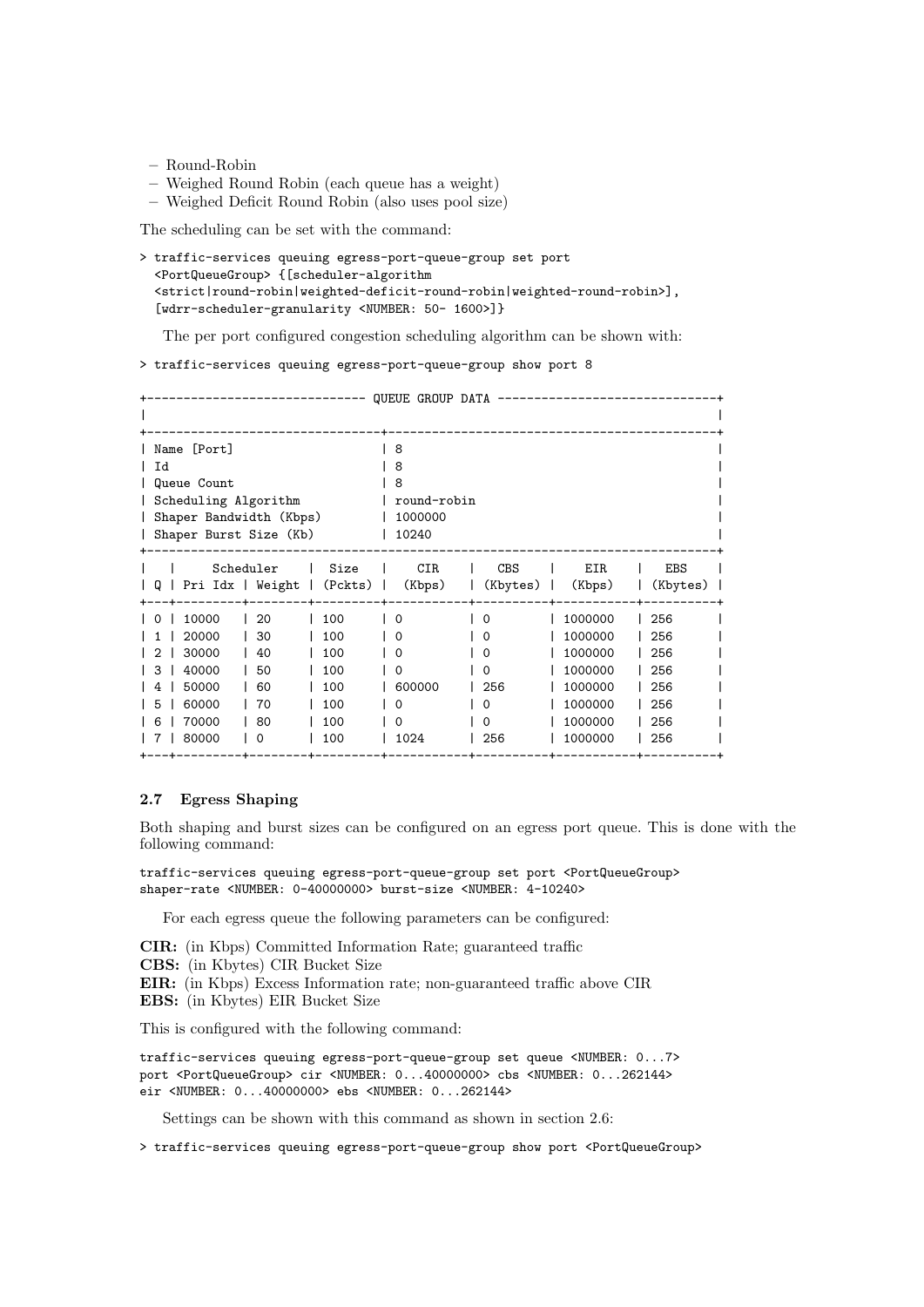#### 2.8 Frame CoS Maps

If frame CoS mapping is enabled, the R-CoS and R-Color associated with a frame are mapped to specific S-VLAN L2 PCP values in the frame when it is transmitted on the wire. By default, ports are set to ignore frame CoS mapping, and retain the PCP values from the original frame. To enable frame CoS mapping, use:

> port set port <PortNameList> frame-cos-map <Frame CoS Map Name> egress-frame-cos-policy rcos-to-l2-outer-pcp-map

To disable from CoS mapping, use:

> port set port <PortNameList> egress-frame-cos-policy ignore

The default Frame CoS Map is shown in table 6.

|                  |        |                | R-CoS R-Color  PCP DEI/CFI |
|------------------|--------|----------------|----------------------------|
| $\boldsymbol{0}$ | green  | $\overline{0}$ | $\overline{0}$             |
| $\overline{0}$   | vellow | $\overline{0}$ | $\overline{0}$             |
| $\mathbf{1}$     | green  | $\mathbf{1}$   | $\overline{0}$             |
| $\mathbf{1}$     | yellow | $\overline{1}$ | $\overline{0}$             |
| $\overline{2}$   | green  | $\overline{2}$ | $\overline{0}$             |
| $\overline{2}$   | yellow | $\overline{2}$ | $\overline{0}$             |
| $\overline{3}$   | green  | 3              | $\overline{0}$             |
| $\overline{3}$   | yellow | 3              | $\overline{0}$             |
| $\overline{4}$   | green  | 4              | $\overline{0}$             |
| $\overline{4}$   | yellow | $\overline{4}$ | $\overline{0}$             |
| $\overline{5}$   | green  | 5              | $\overline{0}$             |
| $\overline{5}$   | vellow | $\overline{5}$ | $\overline{0}$             |
| $\overline{6}$   | green  | 6              | $\overline{0}$             |
| $\overline{6}$   | yellow | 6              | $\overline{0}$             |
| $\overline{7}$   | green  | 7              | $\overline{0}$             |
| $\overline{7}$   | yellow | $\overline{7}$ | $\overline{0}$             |

Table 6. Default Frame CoS Map

The Ciena 3960 does not only allow remarking (setting) of the frame PCP value with the Frame CoS Map, but also with the Resolved CoS mapping. To enable that feature, use:

> port set port <PortNameList> resolved-cos-remark-l2 true

To set the layer 3 (DSCP) field of a frame, configure the traffic profiling to do so:

```
> traffic-profiling standard-profile set port <PortName>
  profile <ProfileNumber> dscp-remark-policy <leave | fixed>
```
#### 2.9 Measurements

The above description of CoS features in the Ciena 3960 was created by a study of chapter 10 of the Ciena SAOS Software Configuration Guide release 6.9.0 [1]. We verified the behaviour of these features, and did additional measurements to verify a particular feature if the documentation fell

short. We examined four methods to display the throughput statistics and packet counters for our measurements. The most basic counter is:

> port show port 8 statistics

+---------- PORT 8 STATISTICS ----------+ | Value +--------------------+------------------+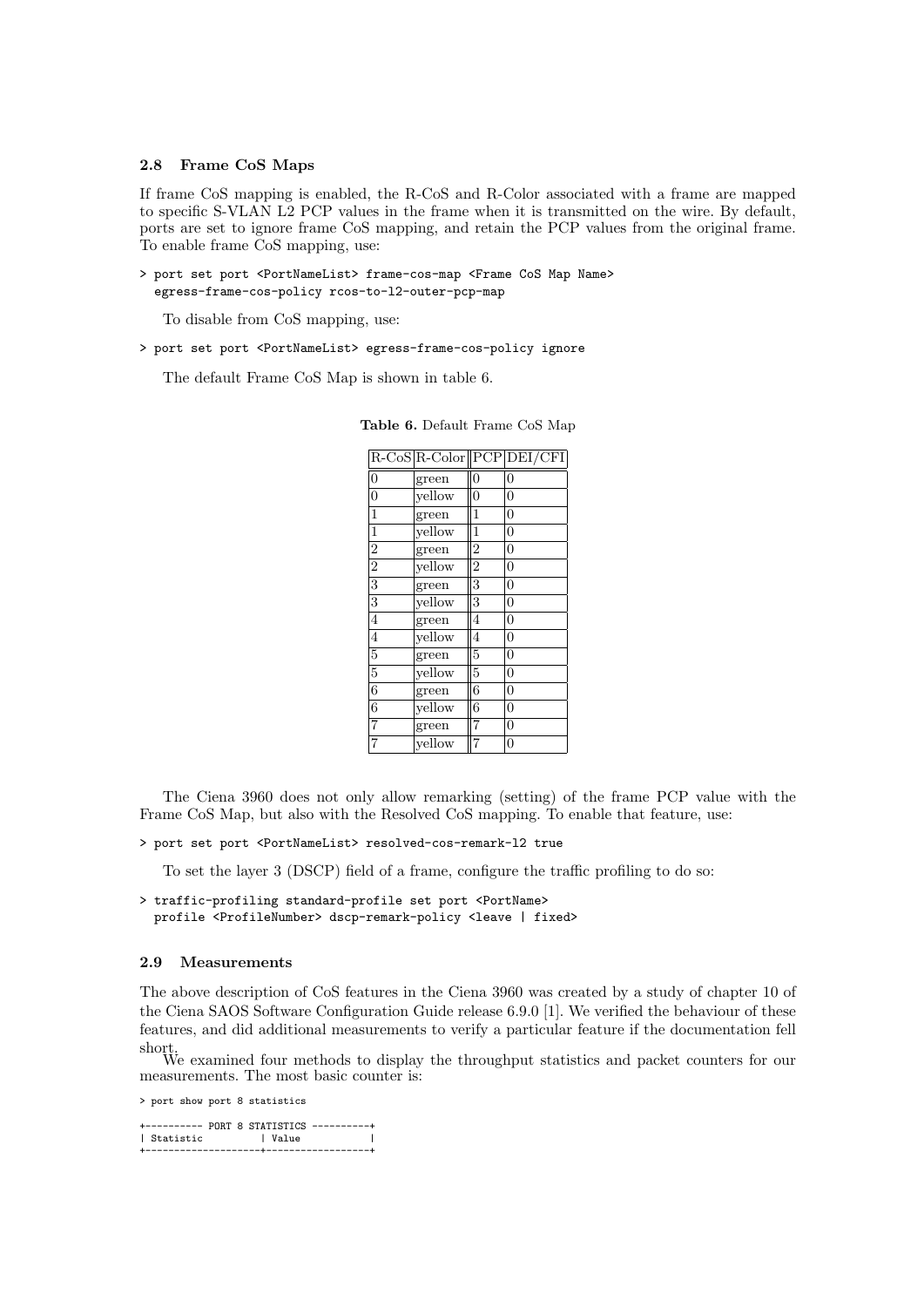| ı | RxBytes            | ı<br>15072000      |
|---|--------------------|--------------------|
| ı | RxPkts             | I<br>15072         |
| ı | RxCrcErrorPkts     | ı<br>0             |
| ı | RxUcastPkts        | I<br>15072         |
| ı | RxMcastPkts        | ı<br>0             |
| I | RxBcastPkts        | ı<br>$\Omega$      |
| ı | UndersizePkts      | 0<br>ı             |
| ı | OversizePkts       | $\mathbf 0$<br>I   |
| I | FragmentsPkts      | 0                  |
| ı | JabbersPkts        | ı<br>$\Omega$      |
|   | <b>RxPausePkts</b> | $\mathbf 0$<br>ı   |
| ı | RxDropPkts         | $\mathbf 0$<br>ı   |
| I | RxDiscardPkts      | 0<br>ı             |
| ı | RxLOutRangePkts    | 0<br>ı             |
| ı | RxInErrorPkts      | $\Omega$           |
| ı | 640ctsPkts         | $\Omega$           |
| ı | 65To1270ctsPkts    | 0                  |
| ı | 128To2550ctsPkts   | I<br>$\Omega$      |
| ı | 256To5110ctsPkts   | $\Omega$<br>ı      |
| I | 512To10230ctsPkts  | 15072<br>I         |
| ı | 1024To15180ctsPkts | ı<br>0             |
| I | 1519To20470ctsPkts | 0<br>ı             |
| ı | 2048to40950ctsPkts | I<br>0             |
|   | 4096to92160ctsPkts | 0<br>ı             |
| I | TxBytes            | 1463680212362<br>ı |
| ı | TxPkts             | 1463692152<br>ı    |
| ı | TxExDeferPkts      | I<br>0             |
|   | TxDeferPkts        | $\Omega$           |
| ı | TxGiantPkts        | ı<br>$\mathbf 0$   |
| ı | TxUnderRunPkts     | 0                  |
| ı | TxCrcErrorPkts     | 0<br>ı             |
| ı | TxLCheckErrorPkts  | 0<br>L             |
| I | TxLOutRangePkts    | 0<br>ı             |
| ı | TxLateCollPkts     | 0                  |
| ı | TxExCollPkts       | $\Omega$           |
| ı | TxSingleCollPkts   | 0<br>I             |
| ı | TxCollPkts         | $\mathbf 0$<br>I   |
| ı | TxPausePkts        | L<br>0             |
| ı | TxUcastPkts        | I<br>1463677538    |
| ı | TxMcastPkts        | 14614<br>I         |
| I | TxBcastPkts        | 0<br>ı             |
| I | Tx640cPkts         | $\Omega$<br>ı      |
| ı | Tx65To1270cPkts    | 0                  |
| ı | Tx128To2550cPkts   | I<br>14614         |
|   | Tx256To5110cPkts   | 0                  |
| ı | Tx512To10230cPkts  | ı<br>1463677538    |
| ı | Tx1024To15180cPkts | 0<br>ı             |
| ı | Tx1519To20470cPkts | 0<br>ı             |
| ı | Tx2048To40950cPkts | 0<br>ı             |
| ı | Tx4096To92160cPkts | 0<br>ı             |
|   |                    |                    |

Unfortunately, this data showed per-port statistics, which was not very relevant for our measurements.

The throughput can be shown with the command:

> port show throughput active count 1 delay 10

|               |    |                 | PORT THROUGHPUT SUMMARY |    | 10 SECOND SAMPLE |           |  |
|---------------|----|-----------------|-------------------------|----|------------------|-----------|--|
| Port          |    | Bit Rate (Mbps) |                         |    | Pkt Rate (Mpps)  |           |  |
|               | Tx |                 | Rx                      | Tx |                  | Rx        |  |
|               |    | $0.000$         |                         |    | $0.000$          |           |  |
| $\frac{1}{2}$ |    | 267.293         | $0.000$ 1               |    | $0.522$          | 0.0001    |  |
| $\vert$ 3     |    | $0.000$         | 280.636                 |    | $0.000$          | $0.548$   |  |
| $\frac{1}{4}$ |    | $0.000$         |                         |    | $0.000$          |           |  |
| 15            |    | $0.000$         | $513.971$               |    | $0.000$          | $1.004$   |  |
| 16            |    | $1.847$         |                         |    | $0.004$          |           |  |
|               |    | $1.311$         |                         |    | $0.003$          |           |  |
| l 8           |    | 280.667         | 0.000                   |    | $0.548$          | $0.000$ 1 |  |

While this is a useful tool to detect per-port traffic streams, we found a few bugs in the implementation: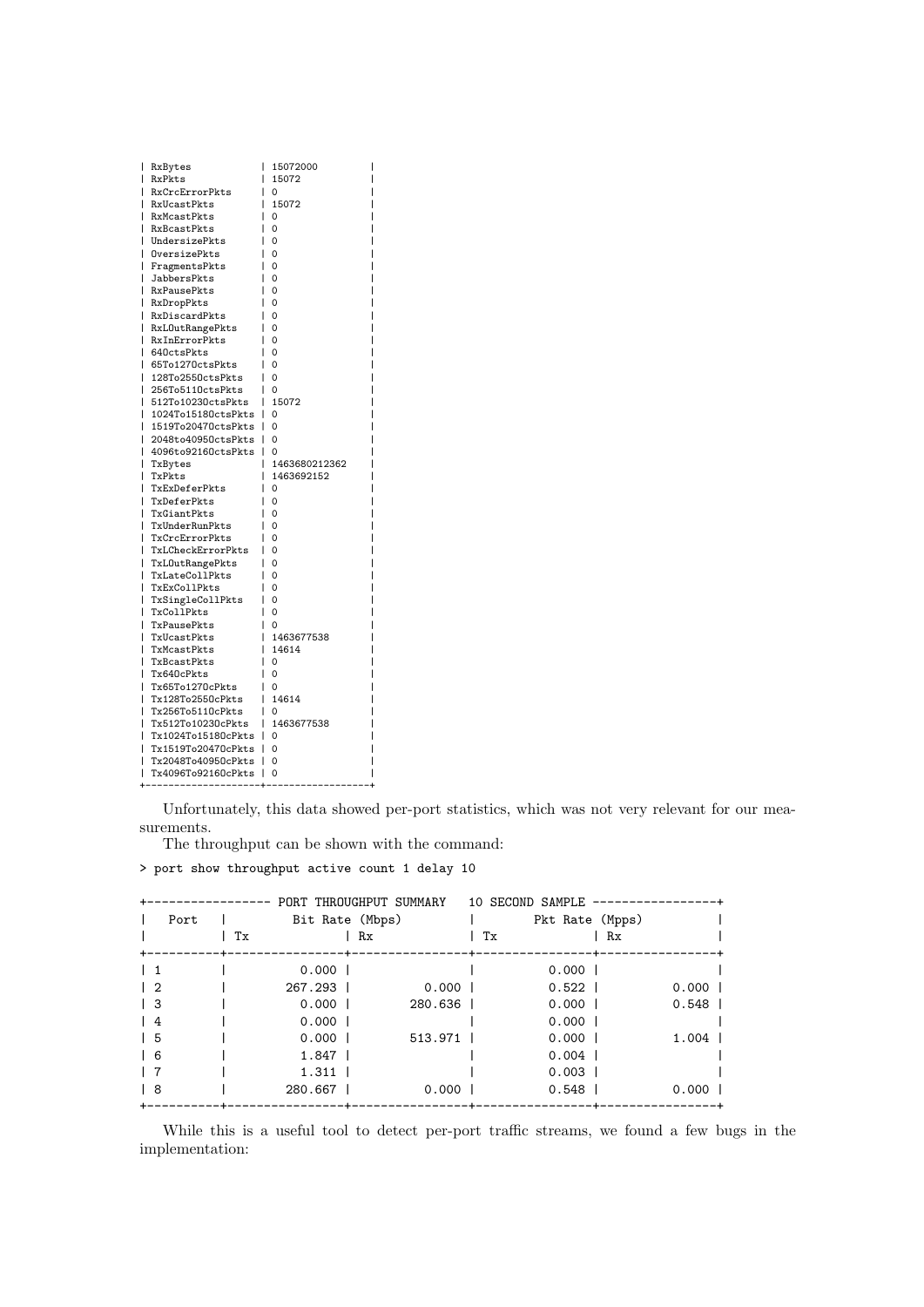- The first measurement is wrong. After unplugging a SFP from a port, the first throughput measurement after would display a throughput of  $> 100$  Mbps for this (disconnected!) port. A possible explanation is that the counters are not reset when the throughput measurement is started.
- A dip of roughly 3.4% (487 Mbps down from 504 Mbps) while taking multiple 30-second samples was observed about once every 5 measurements, while the other measurements were within 0.3% of each other. A possible explanation is that the Ciena 3960 only samples the counters once per second and the slower measurement effectively only sampled 29 seconds.

Because of these flaws, we didn't use throughput measurements for our tests.

We mostly used the per-queue counters for our measurements. First we reset the counters, did the measurement and showed the counters:

# > traffic-services queuing egress-port-queue-group clear port 8 statistics

... perform measurement ...

> traffic-services queuing egress-port-queue-group show port 8 statistics

|   |             | Port Queue Group: 8     |           |                                                     |          |
|---|-------------|-------------------------|-----------|-----------------------------------------------------|----------|
|   |             |                         |           |                                                     |          |
| Q | ID          | Dropped Bytes<br>$\Box$ |           | Dropped Pkts   Transmitted Bytes   Transmitted Pkts |          |
|   |             |                         |           |                                                     |          |
|   | $\Omega$    | ∩                       | ∩         | $\Omega$                                            |          |
|   |             | 2666364000              | 2666265   | 11963445000                                         | 11963445 |
|   | $2^{\circ}$ | 2643012000              | 2643013 1 | 11859976000                                         | 11859976 |
|   | 3           | $\Omega$                | $\Omega$  | $\Omega$                                            | $\Omega$ |
|   | 4           | 22597000                | 22479     | 103477000                                           | 103477   |
|   | 5           |                         |           | $\mathbf{\Omega}$                                   | 0        |
|   | 6           |                         |           |                                                     | 0        |
|   |             | $\Omega$                | $\Omega$  | $\Omega$                                            | 0        |

Finally, we also used the traffic profiling statistics to see how many traffic was marked red and immediately dropped:

```
> traffic-profiling standard-profile clear statistics
... perform measurement ...
```

```
> traffic-profiling show port 5 statistics
```

| Port 1 | ID                             | Profile<br>Name<br>------+----+------ | Statistics<br>Type  | STANDARD PROFILE TABLE -------------------<br>Bytes |
|--------|--------------------------------|---------------------------------------|---------------------|-----------------------------------------------------|
| 15     | $\overline{11}$<br>----+----+- | $ v1an42-500$                         | Accepted<br>Dropped | 565684527000<br>3674318000                          |
| 15     | $\overline{2}$                 | $ v1an43-500$                         | Accepted<br>Dropped | 908082121000<br>0                                   |

A minor annoyance is that it is not possible to reset the traffic profile counters per-port, but only globally.

A major drawback is that it seems impossible to show individual statistics for the yellow and green R-Cos values. We overcame this limitation by defining a Frame CoS map that set the L2 PCP value based on the R-Color, and measured these PCP values with an Anritsu Network Data Analyzer, as described in the next section.

To create and apply such Frame CoS map: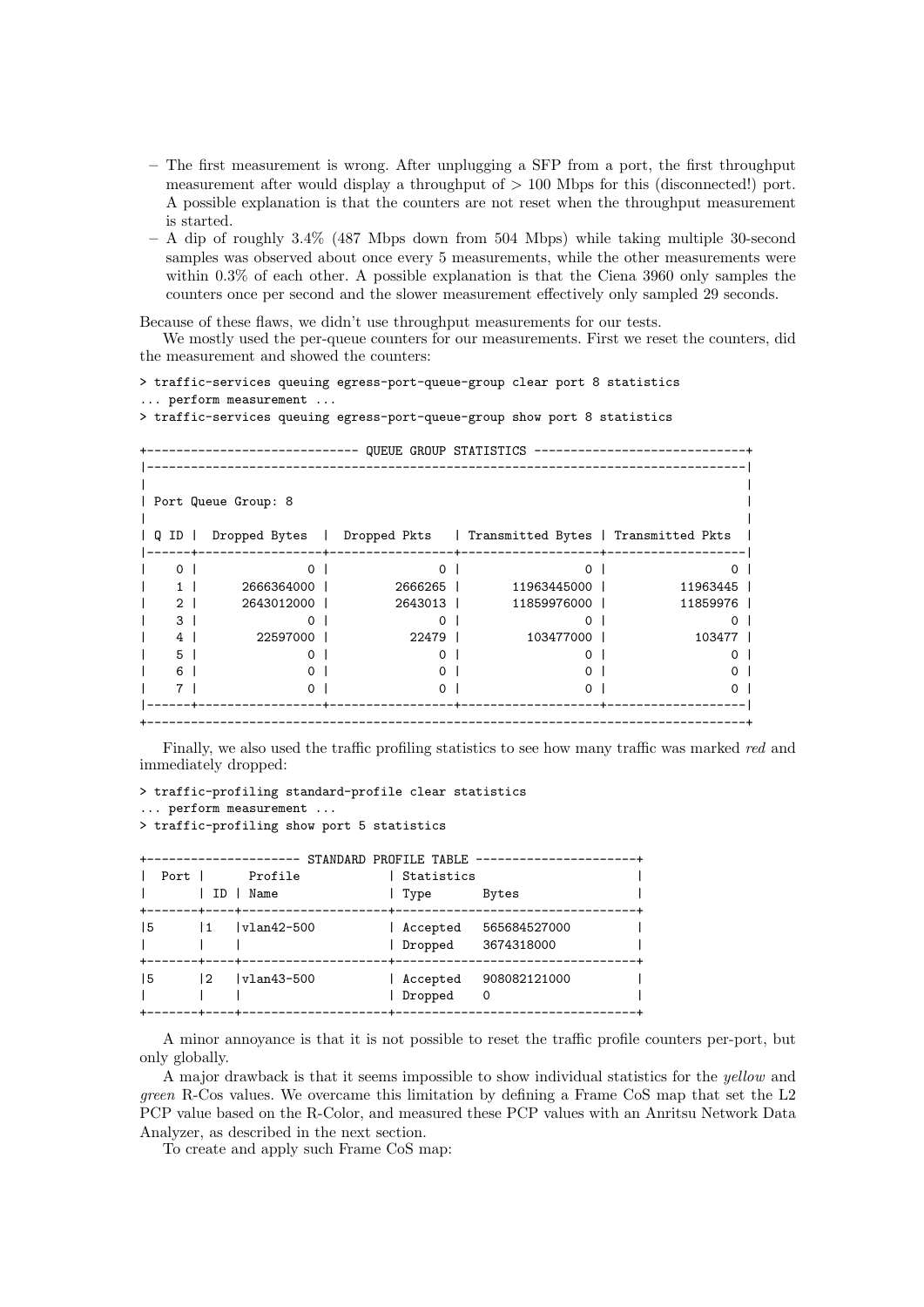```
> traffic-services cos-mapping frame-cos-map create cos-map test-rcolor
> traffic-services cos-mapping frame-cos-map set cos-map test-rcolor
  r-cos 0 r-color green dot1dpri-cos 5 dot1dpri-dei 0
> traffic-services cos-mapping frame-cos-map set cos-map test-rcolor
  r-cos 1 r-color green dot1dpri-cos 5 dot1dpri-dei 0
> traffic-services cos-mapping frame-cos-map set cos-map test-rcolor
  r-cos 2 r-color green dot1dpri-cos 5 dot1dpri-dei 0
...
> traffic-services cos-mapping frame-cos-map set cos-map test-rcolor
 r-cos 7 r-color green dot1dpri-cos 5 dot1dpri-dei 0
> traffic-services cos-mapping frame-cos-map set cos-map test-rcolor
 r-cos 0 r-color yellow dot1dpri-cos 4 dot1dpri-dei 0
...
> traffic-services cos-mapping frame-cos-map set cos-map test-rcolor
 r-cos 6 r-color yellow dot1dpri-cos 4 dot1dpri-dei 0
> traffic-services cos-mapping frame-cos-map set cos-map test-rcolor
 r-cos 7 r-color yellow dot1dpri-cos 4 dot1dpri-dei 0
> port set port 8 frame-cos-map test-rcolor egress-frame-cos-policy
 rcos-to-l2-outer-pcp-map
```
### 3 Anritsu MD1230B Ethernet/IP Network Data Analyzer

The Anritsu analyzer can stream and capture Ethernet and IP traffic. The user can define the length and content of frames to be sent and also the timing between frames. Various counters are present at the sending and receiving side and captured frames can be displayed and the content of the frames can be decoded. The Anritsu can decode many protocols.

#### 3.1 Transmitting Stream Settings

Figure 4 shows how streams are built. A stream consists of one or more bursts. The inter bursts gap (IBG) defines how much time there is between two bursts. A burst consists of one or more frames. The inter frame gap (IFG) defines how much time there is between frames. Streams can be sent continuously. When this setting is used, the same stream is sent over and over again. Each stream is separated from the next by the inter stream gap (ISG).

It is also possible to configure many different streams and these streams can be sent one after the other. These are separated again by the ISG. Most of our tests were done with a simple continuous stream with equal packets separated by equal distance gaps. This was done by using the Continuous Distribution setting. With this setting streams with 1 burst and 1 frame per burst are used and these are sent continuously, separated by the IFG. The Anritsu uses this formula to calculate the frames per second rate:

$$
fps = \frac{MediaSpeed}{PreambleSize + FrameSize + GapSize}
$$
 (1)

For 1000BASE Ethernet the MediaSpeed is 125,000,000 bytes/s. The FrameSize is including the 4 byte FCS (Frame Check Sequence), but excluding the 8 byte preamble. The rate in bits per second is simply:  $bps = fps \times FrameSize \times 8$ . The following table shows some examples.

| frame size gap size |       |     | rate                      |
|---------------------|-------|-----|---------------------------|
| bytes               | bytes | fps | $_{\text{bps}}$           |
| 1000                |       |     | 659 74, 985 559, 880, 024 |
| 1000                |       |     | 1492 50,000 400,000,000   |
| 1000                |       |     | 3992 25,000 200,000,000   |
| 1000                |       |     | 8992 12,500 100,000,000   |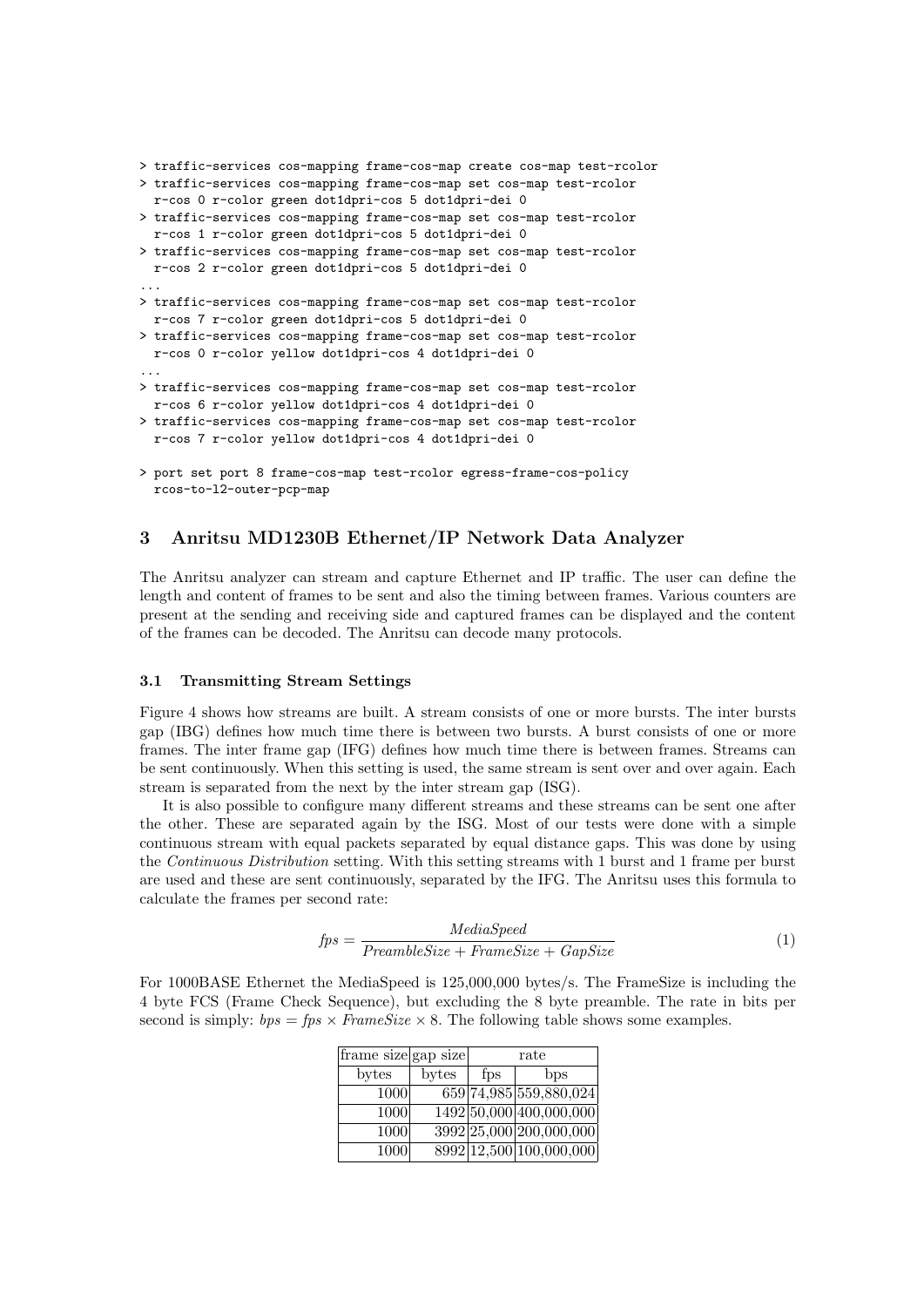| Stream Setting - Unit1:4:5 - Stream 1 |                                                                                                | ⊠      |
|---------------------------------------|------------------------------------------------------------------------------------------------|--------|
| Stream Control   Frame Setting        |                                                                                                |        |
| Distribution:                         | Total Time:<br><b>O</b> Continuous<br>$\overline{\phantom{0}}$                                 | QK     |
|                                       | Jump to ID<br>Count:<br>로                                                                      | Cancel |
|                                       | Unit<br>Actual Value                                                                           | Prev   |
| Inter Stream Gap:                     | 8byte<br>$\vert$ 8<br>byte<br>$\overline{\phantom{a}}$                                         | Next   |
| Inter Frame Gap:                      |                                                                                                | Help   |
| G Fixed                               | Unit<br>Actual Value<br>$100$ bit/s<br>Value:<br>$\sqrt{100}$<br>$\blacktriangledown$<br>bit/s |        |
| C. Random                             | 100%<br>Min:<br>100<br>1%                                                                      |        |
|                                       | 100%<br> %<br>100<br>Max:<br>$\overline{\phantom{a}}$                                          |        |
| Inter Burst Gap:                      | Unit<br>Actual Value<br>8byte<br> 8 <br>$\overline{\nabla}$<br>byte                            |        |
| Frames per Burst:                     | 124337                                                                                         |        |
| Bursts per Stream:                    |                                                                                                |        |
| Stream image:                         | Burst<br>Burst -<br>Frame<br>ISG j<br>IBG.<br>IFG<br>IFG<br>. IFG<br>IFG.                      |        |
|                                       | Stream                                                                                         |        |

Fig. 4. Anritsu Stream Timing.

Streaming two flows (different MAC/IP addresses) on the same interface is more difficult. The easiest way to do this is to send both flows with the same frames per second rate. This can be done by alternating between the two flows, i.e. send a frame of flow one, followed by a frame of flow two, followed by a frame of flow one, etc. Both streams need to be configured with their own frame content (Ethernet and IP addresses, etc.). Each stream consists of 1 burst and 1 frame per burst, so effectively 1 frame per stream. The ISG defines the gap between the two flows.

When both flows need to be sent at different rates, it gets more complicated. The Anritsu interface does not give the user the option to send two flows and state that one flow should be sent with a rate of X fps and the other with Y fps. The user need to choose multiple frames per burst and also calculate the proper gaps between all frames.

### 3.2 Counters

The 1230B analyzer supports various counters on each port. These can be viewed by choosing a port in the left-hand side tree menu ([1] in figure 5) and selecting the *Counter* tab [7] in the main window. Counting on a port is enabled by clicking on the *Counter* button [3] at the top of the window. When counting, the *Counter* button [3] shows a red square. Otherwise a green arrow is shown. Counters can be cleared by stopping the counting and clicking the third icon from the top left (Clear counters [5]) of the main window.

There are two user defined counters, User Defined 1 and User Defined 2. Up to four patterns can be defined to choose which traffic should be counted. This is done by stopping the counting and clicking on the hammer icon (Counter setting) [4] at the top left of the main window. At the left, *Counter 1* and/or *Counter 2* can be enabled by selecting the  $On$  selection box. The four match patterns can now be defined to select the traffic that should be counted.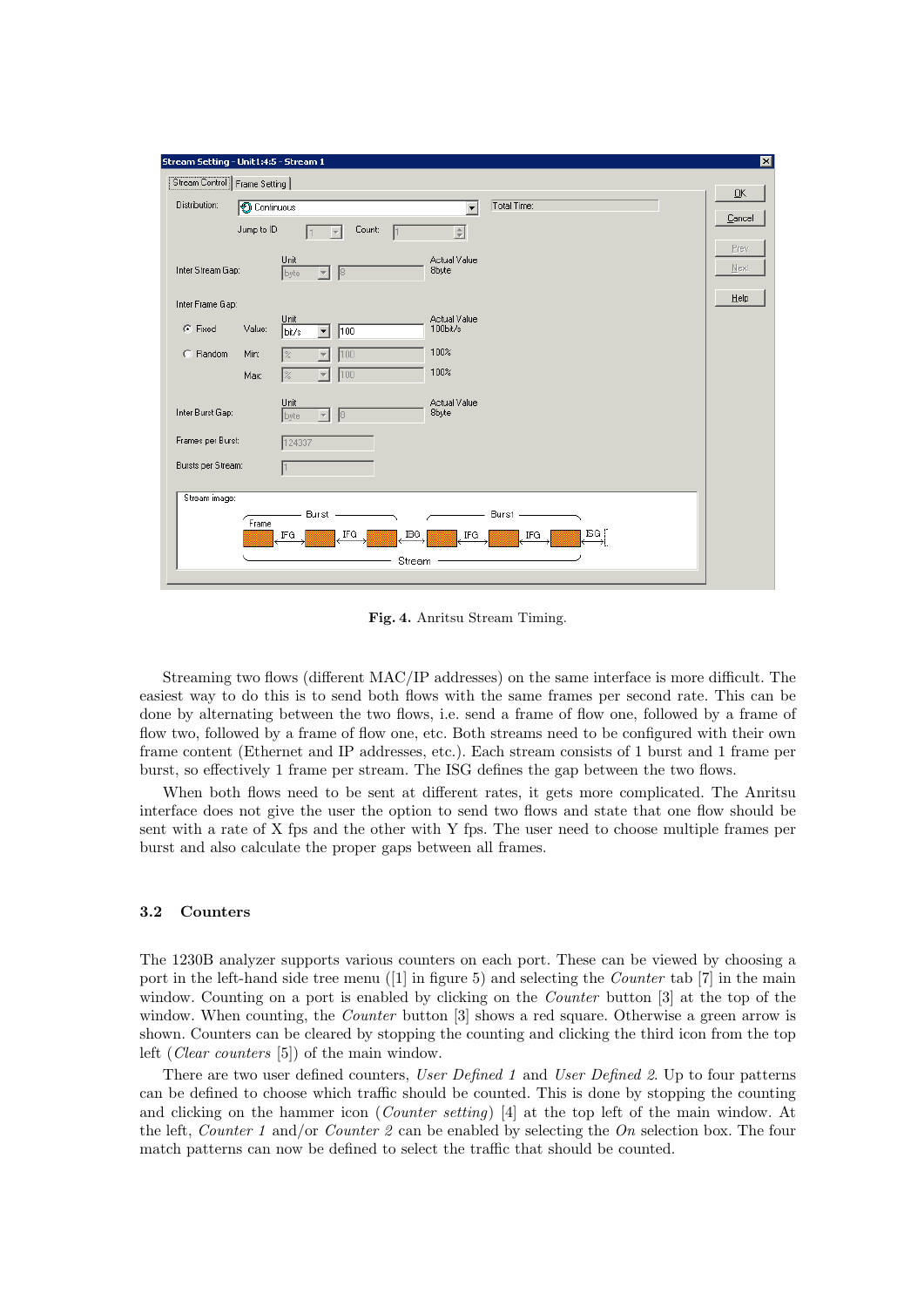| 000                                                                            | [2] [3] [4] [5]<br>[6]<br>145.145.67.15                                                                      | [7]                        |                                                                                   |
|--------------------------------------------------------------------------------|--------------------------------------------------------------------------------------------------------------|----------------------------|-----------------------------------------------------------------------------------|
| / MD1230B Data C<br>ality Analyze<br>∥ ∞[ ₽<br>Transmit<br>日- 第 Unit Entry     | Error<br>Counter<br>Ca<br>ture<br>Php call/F                                                                 |                            | Error Insertion   ¤ Tx Stream   ¤ Counter   ¤ Capture   ¤ Latency   ¤ Ping   ¤ Va |
| 白-車 Unit1<br>白--- [2] 10 Gigabit Ethen<br>— Jy Port 1<br>$-\mathcal{F}$ Port 2 | ñ<br>Name                                                                                                    | Unit1:4:5                  | A∥<br>Unit1:4:5                                                                   |
| $-\mathscr{F}$ Port 3<br>$-\mathcal{F}$ Port 4<br>in-<br>$-\mathcal{J}$ Port 1 | <b>E</b> Transmitted Bit Rate (bit/s)<br>■ Transmitted Bit Rate [%]                                          | Current<br>Obit/s<br>0.00% | Accumulated<br>Obit/s<br>0.00%                                                    |
| $-\mathcal{F}$ Port 2<br>$\mathcal{F}$ Port 3<br>$ \sqrt{9}$ Port 4            | <b>IF</b> Transmitted Rate [%]<br><b>E</b> Transmitted Byte<br><b>E</b> Transmitted Frame                    | 0.00%<br>0                 | 0.00%<br>0<br>n                                                                   |
| $D =$ Port 5<br>Port6<br>$\Box$ Port 7<br>$\Box$ D Port 8                      | <b>E</b> Transmitted Frame [fps]<br><b>E</b> Transmitted IPv4 Packet                                         | Ofps<br>n                  | Ofps<br>$\overline{0}$                                                            |
| — ) ≡ा Unit3                                                                   | <b>E</b> Transmitted IPv4 Packet (pps)<br><b>E</b> Transmitted ARP Reply<br><b>E</b> Transmitted ARP Request | Opps<br>0<br>n             | Opps<br>۵<br>0                                                                    |
| BF RFC 2889 Automatic Test E                                                   | <b>E</b> Transmitted Ping Reply<br><b>E</b> Transmitted Ping Request<br>E. Transmitted IPuR Packet           | 0<br>0<br>n                | 0<br>0<br>nl                                                                      |

Fig. 5. Anritsu Main Window.

### 3.3 Simple Streaming Example

Most of our testing was done with equally spaced frames all having the same content. This can be done with the following steps.

- (1) To use a port reserve it by right clicking on that port in the left-hand side tree menu [1].
- (2) Left click on a port  $[1]$  in the left-hand side tree menu. Select the Tx Stream tab  $[6]$  in the main window and configure one or more streams of the sending port according to the description given in section 3.1.
- (3) Start streaming by selecting a port in the left-hand side tree menu and clicking on the Transmit button [2] at the top of the window.
- (4) (Optionally) Select a port [1] in the left-hand side tree menu and enable counting by selecting the Counter button [3] at the top of the window. The counters can be examined by selecting the Counter tab [7] of the main window.

# 4 Lightpath Setup

### 4.1 Problem Statement

SURFnet wants to use Next Generation Ethernet to provide dedicated circuits (lightpaths) to its users. The investigations described in this document show that the Ciena 3960 is able to provision bandwidth limitations for lightpaths to a limited extend.

### 4.2 Considerations

- 1. The Ciena 3960 has 8 queues per egress port, so not enough to assign one queue per lightpath.
- 2. Queues are selected based on R-CoS value, the R-Color is not used for queue selection.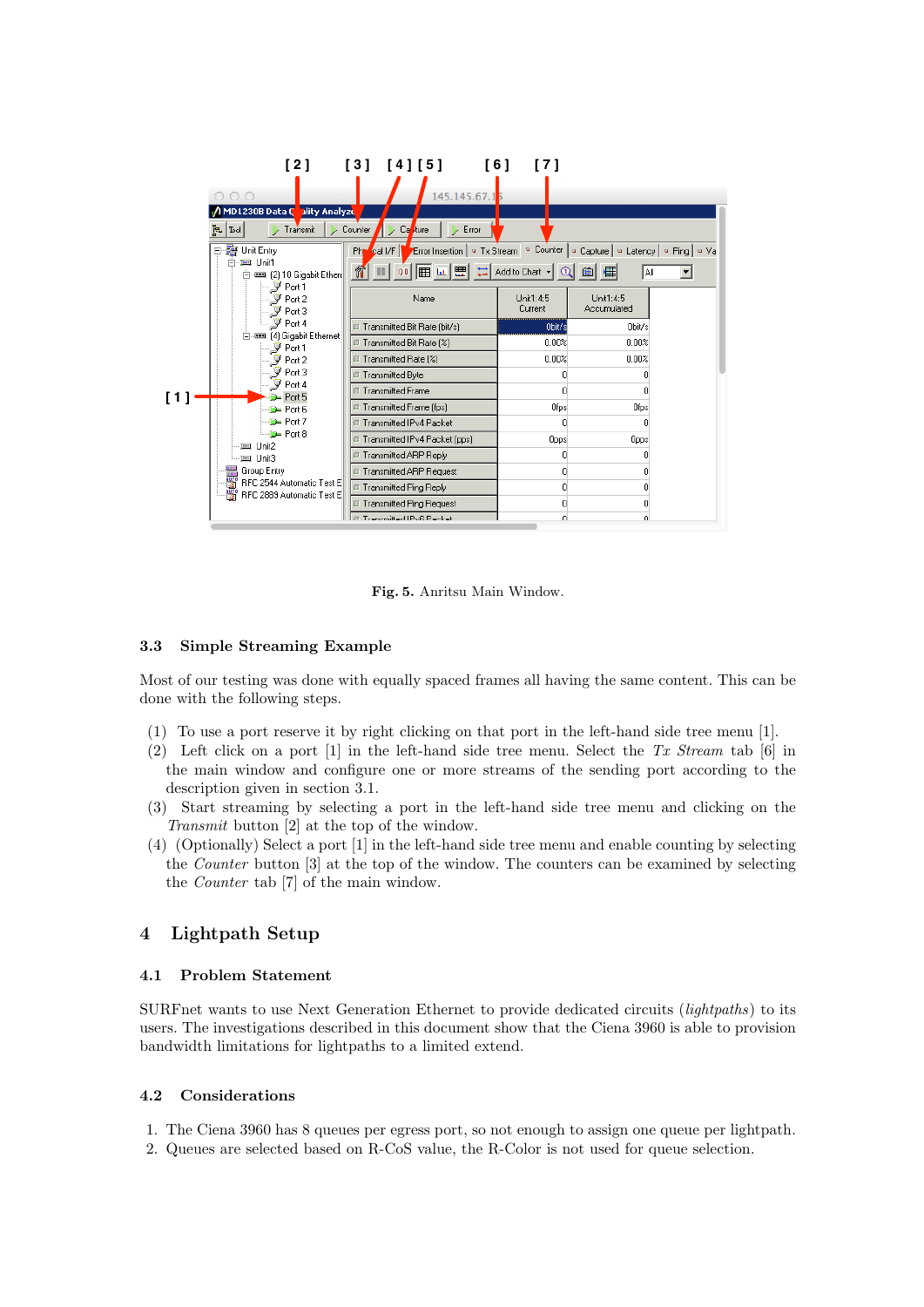- 3. The R-CoS value can be a fixed value per port or it can be based on traffic content like the PCP, CFI/DEI, VID or L3 DSCP. The R-CoS value is used to enqueue packets to one of the 8 egress queues.
- 4. CIR and PIR can be used at the ingress to give packets a green R-Color (traffic below CIR threshold) or a yellow R-Color (traffic between CIR and PIR).
- 5. The congestion management profile can be used to prioritise green traffic over yellow traffic.
- 6. The congestion management profile should use the (undocumented) yellow admit rate, and not the distinction between TCP-Green and TCP-Yellow. Otherwise it is not possible to distinguish between *green* and *yellow* non-TCP traffic (including UDP traffic), which may cause green traffic to be dropped too.
- 7. The distinction between green and yellow traffic must be made at each switch, not just at the first (UNI) switch where the lightpath enters the SURFnet network. E.g. The first link may be uncongested, so the first switch allows all traffic (*green* and  $yellow$ ), while the second link is congested, so the second switch must drop some of the (yellow) traffic.
- 8. It is possible to set the priority fields (e.g. the PCP or CFI/DEI) of yellow traffic at the egress of the first switch, and use this value in subsequent switches further along the path.

#### 4.3 Configuration

A possible setup is to give each lightpath its own VLAN. The traffic profiling mode at the ingress port can be set to standard-vlan. A CIR equal to the guaranteed lightpath bandwidth and a PIR equal to the total capacity of the ingress port can be configured for each VLAN that is used for a lightpath. Other VLANs will get a CIR of 0. Doing so will tag guaranteed traffic with a green and all other traffic with a yellow R-Color.

All traffic is sent to a single queue, where the yellow admit rate of the congestion management profile prioritises green traffic over yellow traffic. The network operator must pre-calculate the total of CIR values at all egress ports that send traffic to that egress port and make sure that this value does not exceed its total capacity. While the Ciena 3960 does give warnings for CIR total for an ingress port, it does not seem to give warnings if the total CIR value for these circuits exceeds the available capacity of the egress port.

Resolved CoS Mapping R-Cos Map is irrelevant (as everything ends up in same queue), as long as all traffic is marked green. The default  $DefaultFcosRcos$  map will do fine.

Ingress Traffic Profiling Ingress Traffic Profiling should be enabled globally and per port:

```
> traffic-profiling enable
> traffic-profiling enable port 1-12
```
For each port, non-confirming traffic (not belonging to a configured lightpath) should be dropped to avoid excess green traffic:

> traffic-profiling set port 1 arp-standard-profile bypass nonconform-standard-profile drop

For each port, the classifier which identifies a lightpath should be set, and for each classifier, the CIR and PIR should be set (in kbps):

```
> traffic-profiling set port 1 mode standard-vlan
```

```
> traffic-profiling standard-profile create port 1 vlan 42
 name vlan42-port1 cir 500000 pir 1000000 statistics on
...
```